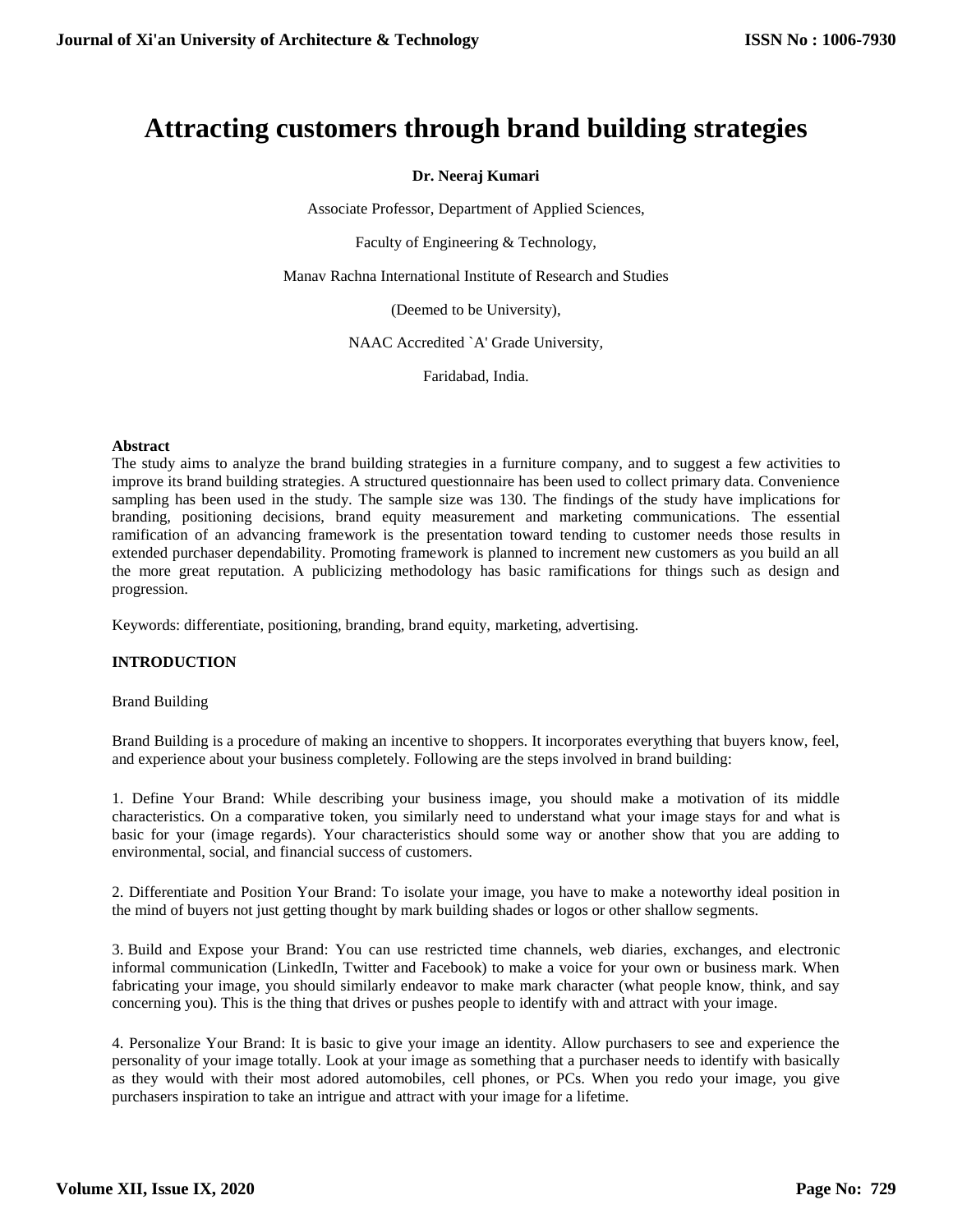5. Review Your Brand: As your image name grows, so do the commitments and wants to continue with mark building. The best technique for ensuring brand advancement is looking over your activities and evaluating your triumphs through estimations, for instance, levels of brand care and levels of responsibility. Predictable reviews will empower you to seize and abuse new openings while keeping up your guarantee to remain steady with your vision and brand methodology. It will moreover empower you to manage your image the right way and keep it critical as you move into what's to come.

#### Nilkamal Limited

Established by original business visionaries, the corporate administration of NILKAMAL LIMITED is youthful and ready to lead the Organization to more noteworthy statures. Keeping up administration in its market fragments through center qualities and diligent work is an essential fundamental driving the Organization.

Nilkamal Plastics LTD is world's No. I company in Moulded Furniture. The total consumption of raw material is 55,000 metric tons per annum. In terms of chairs Nilkamal sells close to one crore chairs per annum. Nilkamal came into existence in the year 1950 with a modest beginning of manufacturing plastics buttons. Nilkamal has two divisions:

- Material Handling Crates and
- Moulded Furniture.

The moulded Furniture division was started in the year 1990. Today Nilkamal has a very strong base not only in India but also in Bangladesh and Srilanka. Nilkamal has diversified distribution channels i.e. 550 Distributors, Presence in all major Key accounts like Pepsi, Coke, Big Bazars etc, CSD and all World Bank sponsored programs. It has 17 manufacturing units in India and 1 each in Bangladesh and Srilanka. Nilkamal is the dominant player in moulded furniture industry; the market is divided into Un-organized and organized sector.

#### **LITERATURE REVIEW**

Singh & Ahlluwalia (2017) The study investigated consumers' perception of six e-advertising formats (banner ads, pop-ups, keyword search, sponsorships, interstitials, e-mail) in terms of five perceptual measures (information value, entertainment value, trustworthiness, offensiveness, and effect on product price). It was found that consumers' perceptions across e-advertising formats were different and each e-advertising format was perceived differently on each perceptual measure under study. Yang et al (2017) Taking the furniture business as a case, the examination looked at the positive and negative impacts of frail and solid lock‐ins of the predominant export‐oriented bunch, reflected by the negative effect of fare impose discount approaches and the constructive outcome of the Global Celebrated Furniture Reasonable on furniture firms' endeavor to take advantage of China's local market. Rajesh & Rajan (2018) The results demonstrated that with the exception of in regard of special administrations, for example, stopping offices in every single other angle the nature of administrations is observed to be pretty much same as indicated by the examination. Fulfilment of the client could be gotten just by giving brilliant administrations. For this the staff must be made quality-cognizant in all dealings through efficient preparing by business administration specialists. Singh & Shukla (2018) Indeed, even in an agrarian state like Bihar expanding number of retail locations is making a focused test for retailers and buyers also. In perspective of this, the retailers are concentrating more on offering inventive items, redid administrations, which are appropriate for particular client needs. The retailers should center around understanding client fragments in light of monetary foundation, esteem, assortment and goals of the client. Holding clients through reliability in monetarily bring down strata is another test which they should consider. The socio - monetary foundation of the purchaser restricts the amount and nature of utilization however the yearnings are unbound and should be tended to with particular item plans and inventive administration and money related contributions. Flikkema et al (2019) Organizations prefer using distinctive strategies for branding which have useful implications on the design of new trademarks and the applications of the same. It found that the trademarks for creation of a brand relates to its product innovation.

Luo & Xu (2016) The reusing of wood assets had the vital useful centrality given the substances of deficiency of wood assets. Utilized furniture is recyclable optional asset with colossal amount however never got compelling use, which brings about an enormous waste. The reusing of waste furniture materials in furniture industry is basic. Through the investigating and condensing of the current circumstance and the current reusing innovation of waste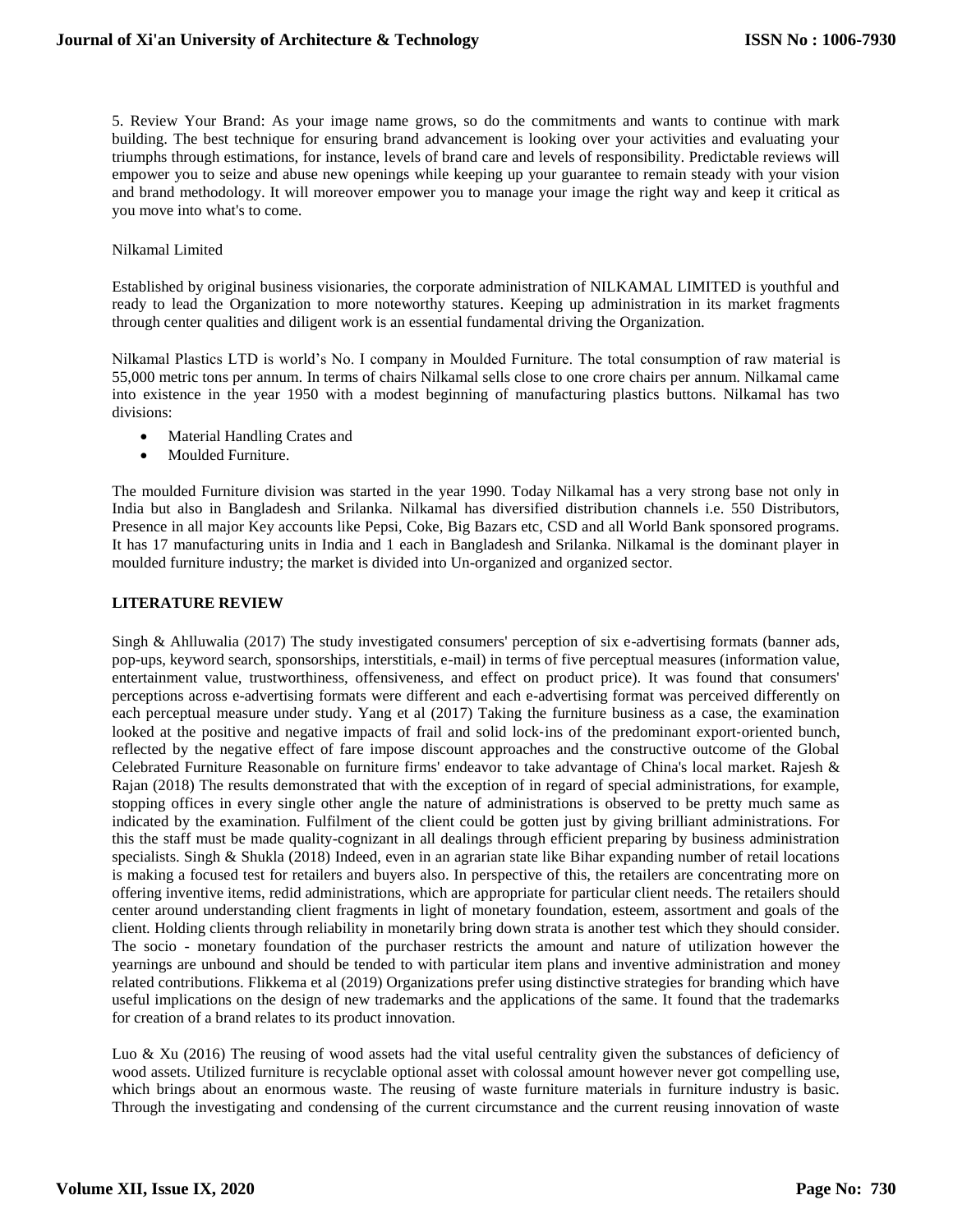furniture at home and abroad, the reutilization of utilized furniture was constrained underway of fuel or wood based board from a material research point while disregarding its recorded and social centrality. The remanufacturing of furniture joined with utilized wooden furniture and iron craftsmanship has a specific down to earth criticalness in view of the investigating of vintage-style furniture design. Lee et al (2018) findings suggested that there are advantages to content building that consolidates educational qualities that assistance in getting prompt leads (by means of enhanced snap throughs) with mark personality– related substance that aides in keeping up future reach and marking on the internet based life website (by means of enhanced commitment). Banerjee & Mandal (2018) The results indicated the efficiency of spending on core societal issues towards profit contribution in comparison to advertisement expenditure. The results helped to conclude the complementary role of societal spending along with advertisement spending on strategic brand building. Kaur & Sharma (2018) As far as dissemination behaviour of the respondents is concerned, 'perceived quality of products in the video' and 'multimedia effect' were found as the two main factors (ranked 1st and 2nd, respectively) inducing the participants to forward the video of Amway products.

Sreejith & Suresh (2017) The findings indicated that experiential branding seems to be a more powerful indicator of trending behavior regarding product purchase of Patanjali consumers than brand personality, leading to better consumer satisfaction. Guitart et al (2018) the outcomes showed that publicizing up expands (diminishes) here and now promoting flexibility for non-premium items with a low (high) piece of the pie. The outcomes likewise demonstrate that an escalated utilization of promoting up after some time prompts long haul upgrades (diminishments) in mark value for costly (shabby) non-premium items. Moreover, a conflicting utilization of promoting up prompts decreases in mark value. The outcomes suggest that administrators of non-premium items with a low piece of the overall industry can utilize publicizing up to expand promoting adequacy in the short run. Be that as it may, publicizing up will just create long haul upgrades in mark value for costly non-premium items. At last, to maintain a strategic distance from long haul decreases in mark value, publicizing up ought to be reliably utilized after some time. Xiong et al (2017) Subsequent to examining the item mark development and market rivalry, industry cost, client request and purchaser security, industrialization and data mixes, asset and ecological difficulties, the investigation gave a point by point understanding of another state and test that the Chinese furniture industry will meet later on. It likewise recommends a few measures, including advancing the advancement of mechanical bunches and change of the entire business chain, innovative substance, and included estimation of furniture generation. Kumari (2013) given the extent of unequivocal showcasing advances made to purchasers consistently, intuitive trigger which claim to the fundamental faculties might be a more productive approach to draw in buyers. The comprehension of these tangible triggers infers a comprehension of sensation and recognition as it applies to customer conduct—this is the exploration point of view of tactile advertising.

# **RESEARCH METHODOLOGY**

#### **Objectives of the study:**

- To study the brand building strategies at Nilkamal.
- To suggest a few activities to improve Nilkamal's branding.

#### **Time Period of the Study:** It was conducted from June 2018 to October 2019.

**Research Design:** Data has been gathered from both the primary and secondary sources. Primary data has been gathered through a structured questionnaire which was filled up by the respondents. Secondary data sources include websites, journals, and research papers.

**Sample Design:** Convenience Sampling was carried out for the study. The sample consisted of customers who have bought products from the furniture industry. The sample size was 130.

# **BRANDING AND BRAND EQUITY**

Brand Asset Evaluator:

Brand Asset Valuator (BAV) model of brand equity was framed by Ad agency Y&R. According to BAV following are the five key ingredients of brand equity: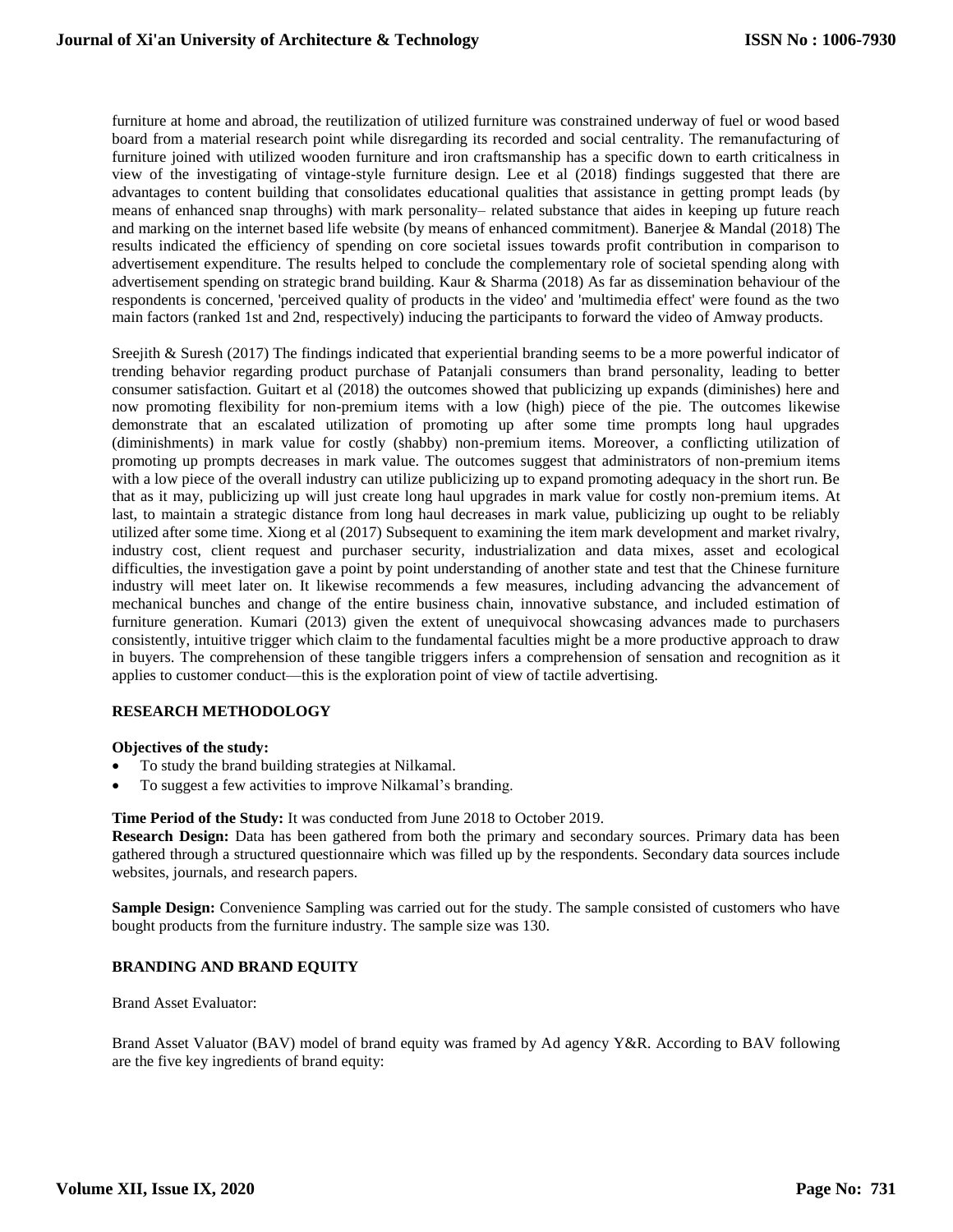- a) Differentiation- It measures the degree to which a brand is seen as different to others.
- b) Energy- It measures the brand's sense of momentum.
- c) Relevance- It measures the breadth of a brand's appeal.
- d) Esteem- It measures how well the brand is regarded and respected.
- e) Knowledge- It measures how familiar and intimate consumers are with the brand.

A market survey conducted by the group to evaluate the effectiveness of branding by the market leaders in the Indian moulded plastic furniture industry revealed several facts. The questions employed and the customer segments targeted are provided below:

Exhibited is the tool that was used for the survey. This modified logo of Nilkamal furniture was shown to sections of people and they were asked to identify the same.

Profile of target customers:

- a) Annual income  ${} < \text{Rs. } 2,00,00$
- b) Rs.  $2,00,000 \leq$  Annual Income  $\leq$  5,00,000
- c) Annual income  $>$  Rs. 5,00,000

Table 1: Respondents' responses based on their profile

| Profile                            | Identified (%) | Seen earlier but could Never seen<br>not identify $(\% )$ | before<br>(%) |
|------------------------------------|----------------|-----------------------------------------------------------|---------------|
| Annual Income $< 2,00,000$         |                |                                                           | 66            |
| $2,00,000 \leq A.I. \leq 5,00,000$ |                | າາ                                                        |               |
| Annual Income $> 5,00,000$         |                | 50                                                        | 39            |

Source: self made

From the table no. 1 responses it is quite clear that Nilkamal furniture has not been able to score high on the visibility and evoking response parameters. In the lowest income group surveyed, which typically contains people with less education, the visibility of the company is quite low. It gradually improves with improving socio-economic conditions, but even in the group with the highest annual income among those surveyed, the recall index was low.

Another survey was conducted to find out how the brand Nilkamal fares on DEREK parameters. The questions asked were:

1. Differentiation: To the people who successfully recognized the brand in the earlier exercise, another modified picture was shown, this time that of Nilkamal's greatest rival, Supreme. Then they were asked to identify the logo.

Table 2: Respondents' responses for differentiation

| Profile                            | Identified (%) | Could not identify $(\%)$ |
|------------------------------------|----------------|---------------------------|
| Annual Income $< 2,00,000$         |                | -85                       |
| $2,00,000 \leq A.I. \leq 5,00,000$ | $\cap$<br>∠∠   | 78                        |
| Annual Income $> 5,00,000$         | $\sim$         | 63                        |

Source: self made

2. Energy: To those people who identified the Nilkamal logo, four pictures were shown to them

- a) Tiger
- b) Hare
- c) Elephant
- d) Turtle

Respondents were requested to choose any one of the four pictures as a way of associating Nilkamal with the picture. The results are as follows: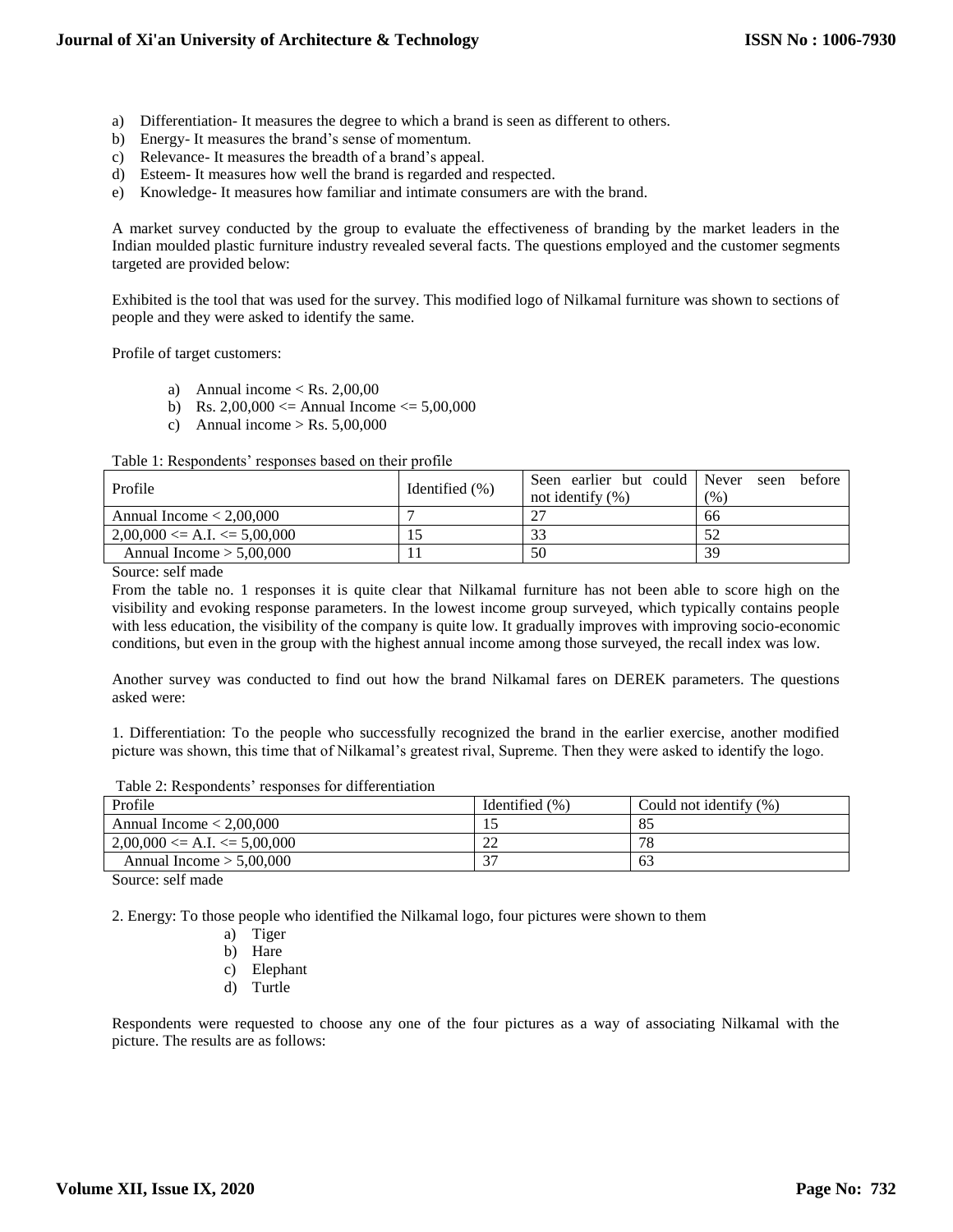| Table 5. Respondents Tesponses for Ellergy |                    |  |
|--------------------------------------------|--------------------|--|
| Animal                                     | Association $(\%)$ |  |
| Tiger                                      |                    |  |
| Hare                                       | n,                 |  |
| Elephant                                   |                    |  |
| Turtle                                     | $\sim$<br>33       |  |
| No association                             | 4 <sup>7</sup>     |  |

Table 3: Respondents' responses for Energy

Source: self made

From table no. 3 it is clear that in most of the respondents' minds, Nilkamal did not garner a very dynamic image. In fact, maximum number of respondents said that they could not relate to any of the given animals when they thought of the brand.

3. Relevance: From the study provided in the beginning of this analysis, which was done keeping in mind the importance of the spread of a brand in the social consciousness of the masses, it can be inferred that Nilkamal as a brand does not have a very high spread score. As we move up the socio-economic ladder, consciousness about the brand improves, but there is still scope for much improvement.

4. Esteem: To come to a conclusion regarding this parameter, a questionnaire consisting of four questions was used. The respondents who could successfully identify the logo of Nilkamal were asked to answer each question with a "Yes" or a "No". The questions were as follows:

- a) If you needed to buy plastic furniture, would you consider any particular brand?
- b) If your home had any plastic furniture, would you prefer them to be Nilkamal?
- c) If Nilkamal decided to come up with wooden furnishings and furniture, would you consider buying them for your home?
- d) If someone asked your advice about plastic furniture, would you recommend Nilkamal to him or her?

Responses to the given questions were as follows:

| Question No. | Yes $(\% )$ | No $(\% )$         |
|--------------|-------------|--------------------|
|              | 34          | 66                 |
|              | 26          | 74                 |
|              |             | $O \subset$<br>OJ. |
|              | 30          | 70                 |

Table 4: Respondents' responses for Esteem

Source: self made

The table no. 4 responses clearly show that Nilkamal as a brand commands scant respect among consumers. The first question was a general one to gauge the acceptance of consumers for the moulded furniture industry in general. The next question was aimed at basic brand respect determination. The next question judges the consumers' attitude towards the brand name specifically, disregarding the product. The last question was the most important one as far as gauging respect is concerned, because in Indian society, when opinion is sought from someone, he or she tends to take it very seriously and come up with a response that he or she thinks is genuinely the best.

5. Knowledge: The original exercise suffices to obtain data regarding this parameter.

Taking the results of the above survey, a graph is constructed to show the overall DEREK score of Nilkamal as a brand (refer figure no. 1).

Differentiation: In this aspect, Nilkamal fares quite well compared to its closest competitor, Supreme Furniture and Designs. Calculation leads us to the conclusion that for every 5 consumers who recognized the logo of Nilkamal successfully, only 1 consumer was successful in recognizing the logo of SFD. Score: 5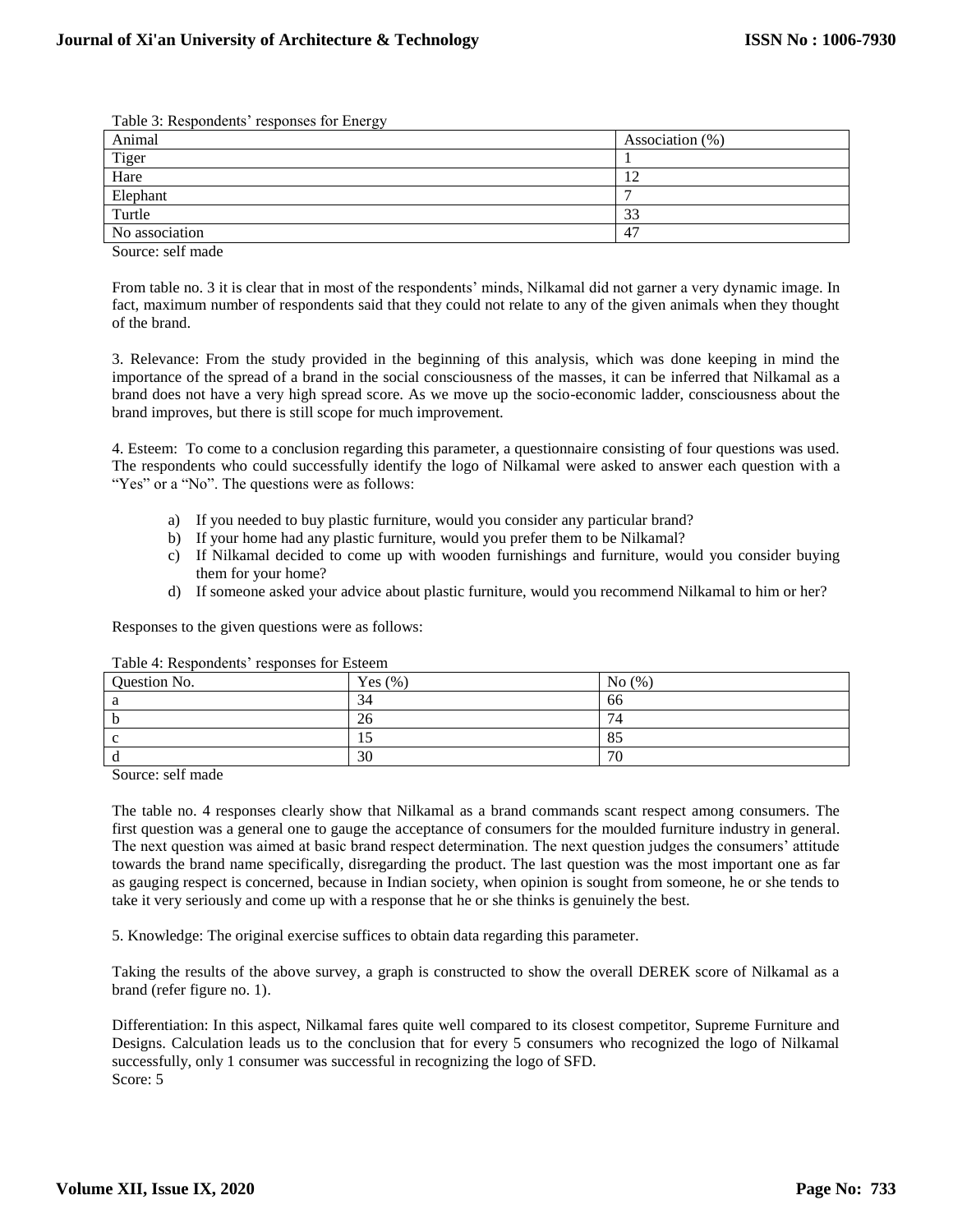Energy: In the mind of the consumer, Nilkamal as a brand does not have a very dynamic picture. Almost half the people surveyed said that they did not have any perception of the brand whatsoever. Recognizing was the most they could do. 1 in every 3 people said that they perceived of the brand as a slow moving one. 12% people were of the opinion that Nilkamal was a dynamic brand that foretold industry trends and adapted itself accordingly. Calculations based on the results help us to come to a conclusion regarding a final score for this parameter. Score: 2.5

Relevance: From the initial study, it can be inferred that the score of Nilkamal in this parameter is as follows: Score: 1.1

Esteem: In this parameter, each "Yes" gets the brand a score of 1 and a "No" means a score of 0. Going by this theory, the score of Nilkamal in the esteem segment can be computed. Score: 2.6

Knowledge: In this case, the score in this parameter will be the same as that in relevance. Score: 1.1



Figure 1: DEREK score of Nilkamal Furniture. Source: self made

From the figure no. 1, it is evident that Nilkamal has a bit of catching up to do as far as branding and brand equity are concerned. It has achieved a certain amount of sizeable differentiation, but still it lags far behind in parameters like relevance and knowledge. To improve its score in these parameters, Nilkamal must choose to do some of the activities as mentioned in the recommendations.

# **FINDINGS**

- Nilkamal furniture has not been able to score high on the visibility and evoking response parameters.
- In most of the respondents' minds, Nilkamal did not garner a very dynamic image.
- Nilkamal as a brand does not have a very high spread score. As we move up the socio-economic ladder, consciousness about the brand improves, but there is still scope for much improvement.
- Nilkamal as a brand commands scant respect among consumers.
- For every 5 consumers who recognized the logo of Nilkamal successfully, only 1 consumer was successful in recognizing the logo of SFD.
- In the mind of the consumer, Nilkamal as a brand does not have a very dynamic picture. Recognizing was the most they could do.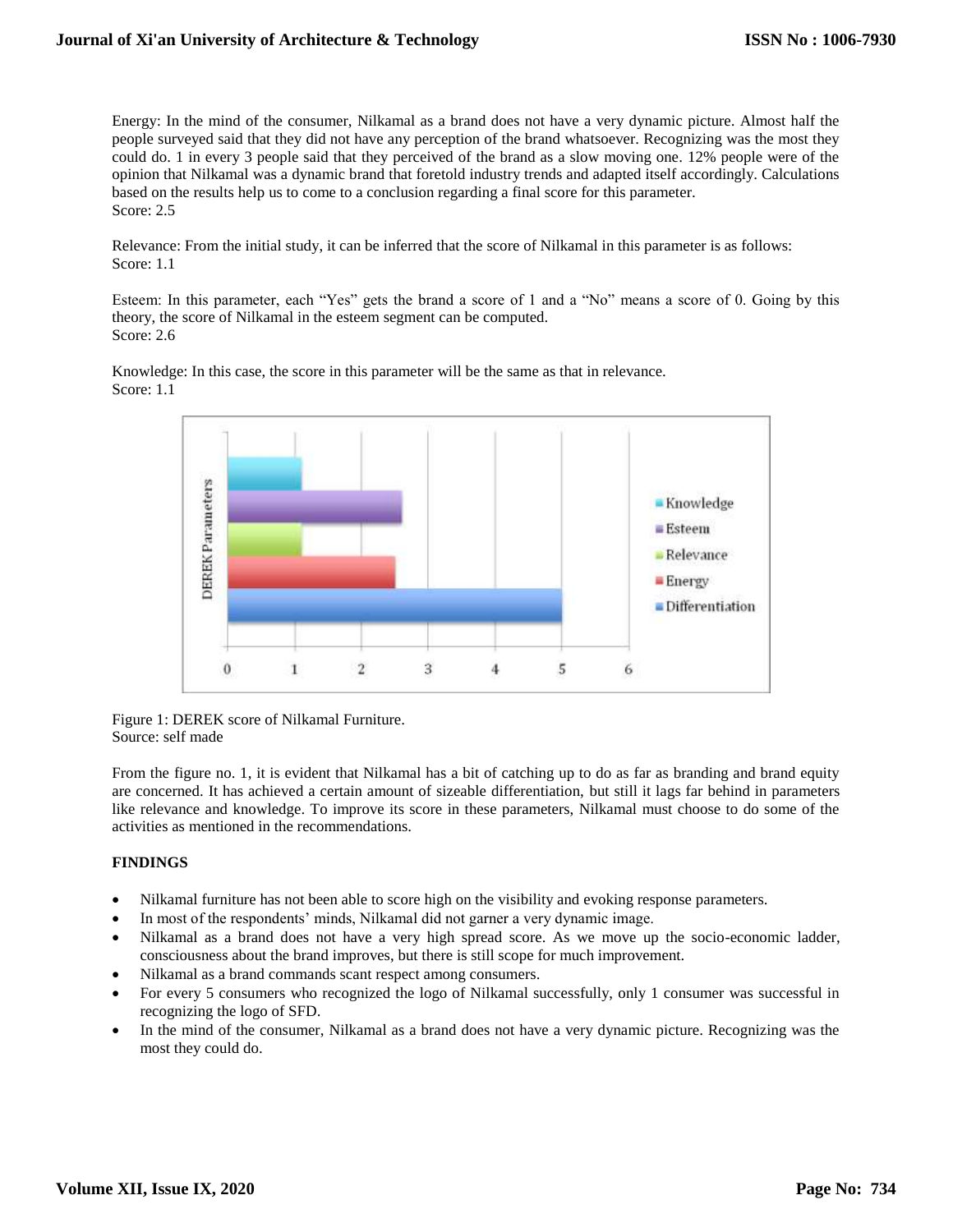# **MANAGERIAL IMPLICATIONS**

The findings of the study have implications for branding, positioning decisions, brand equity measurement and marketing communications.

The essential ramification of an advancing framework is the presentation toward tending to customer needs those results in extended purchaser dependability. Promoting framework is planned to increment new customers as you build an all the more great reputation.

A publicizing methodology has basic ramifications for things such as design and progression.

#### **RECOMMENDATIONS**

- Design a distinctive identity, for example in colour. The logo might be improvised upon to give it the image of a dynamic, market-aware company.
- Come up with innovative service modules, like post sale purchase, which would go a long way in improving customer loyalty.
- Linking it to others, well known brands or events.
- Designing holistic marketing activities which would provide customers with memorable, long-term experiences. That, in turn, would help customers relate easily to the brand in the future.

#### **CONCLUSION**

It is intriguing to lead another examination inside a similar zone of research, with the joining of more businesses, which will give more coordinated outcome to the point and better utility to the administration. It could bear some significance with lead an examination on more territories of promoting and including the distinctive focused on clients which would give more exhaustive understanding and outline of the point. Nilkamal has a bit of catching up to do as far as branding and brand equity are concerned. It has achieved a certain amount of sizeable differentiation, but still it lags far behind in parameters like relevance and knowledge. To improve its score in these parameters, Nilkamal must choose to do some of the activities as mentioned in the recommendations. Advertising directors must distinguish the wellsprings of brand value, and comprehend the significance of fusing nation of root into their brand value estimation.

#### **REFERENCES**

- Banerjee, S., & Mandal, K. (2018). Advertisement vs Societal Based Marketing Communication: An Empirical Analytic Comparison vis-a-vis Profit Contribution. *Indian Journal of Marketing*, *48*(6), 7-21.
- Flikkema, M., Castaldi, C., de Man, A. P., & Seip, M. (2019). Trademarks' relatedness to product and service innovation: A branding strategy approach. *Research Policy*, 48(6), 1340-1353.
- Guitart, I. A., Gonzalez, J., & Stremersch, S. (2018). Advertising non-premium products as if they were premium: The impact of advertising up on advertising elasticity and brand equity. *International Journal of Research in Marketing*. 4(1), 1-19.
- Kaur, B., & Sharma, R. R. (2018). Impact of Viral Advertising on Product Promotion: An Experimental Study. *Indian Journal of Marketing*, *48*(6), 57-68.
- Kumari, N. (2013). Sensory branding in India. *International Journal of Marketing and Technology*, 3(7), 193-204.
- Lee, D., Hosanagar, K., & Nair, H. S. (2018). Advertising content and consumer engagement on social media: evidence from Facebook. *Management Science*. 1(1), 1-59.
- LUO, W., & XU, B. (2016). Recycling of Used Wooden Furniture——Retro Style Combined with Solid Wood and Iron Art. *Furniture*, 1(1), 11-20.
- Rajesh, G., & Rajan, N. (2018). Self-Assessment of the Quality of Services Offered by the Sales Personnel in Organized Retail Markets in Kerala. *International Journal of Research in Humanities, Arts and Literature.* 6(2), 275-282.
- Singh, H. S., & Shukla, A. K. (2018). Retailing Strategies in Agrarian Economy of Bihar. *International Journal of Engineering Development and Research.* 6(1), 135-140.